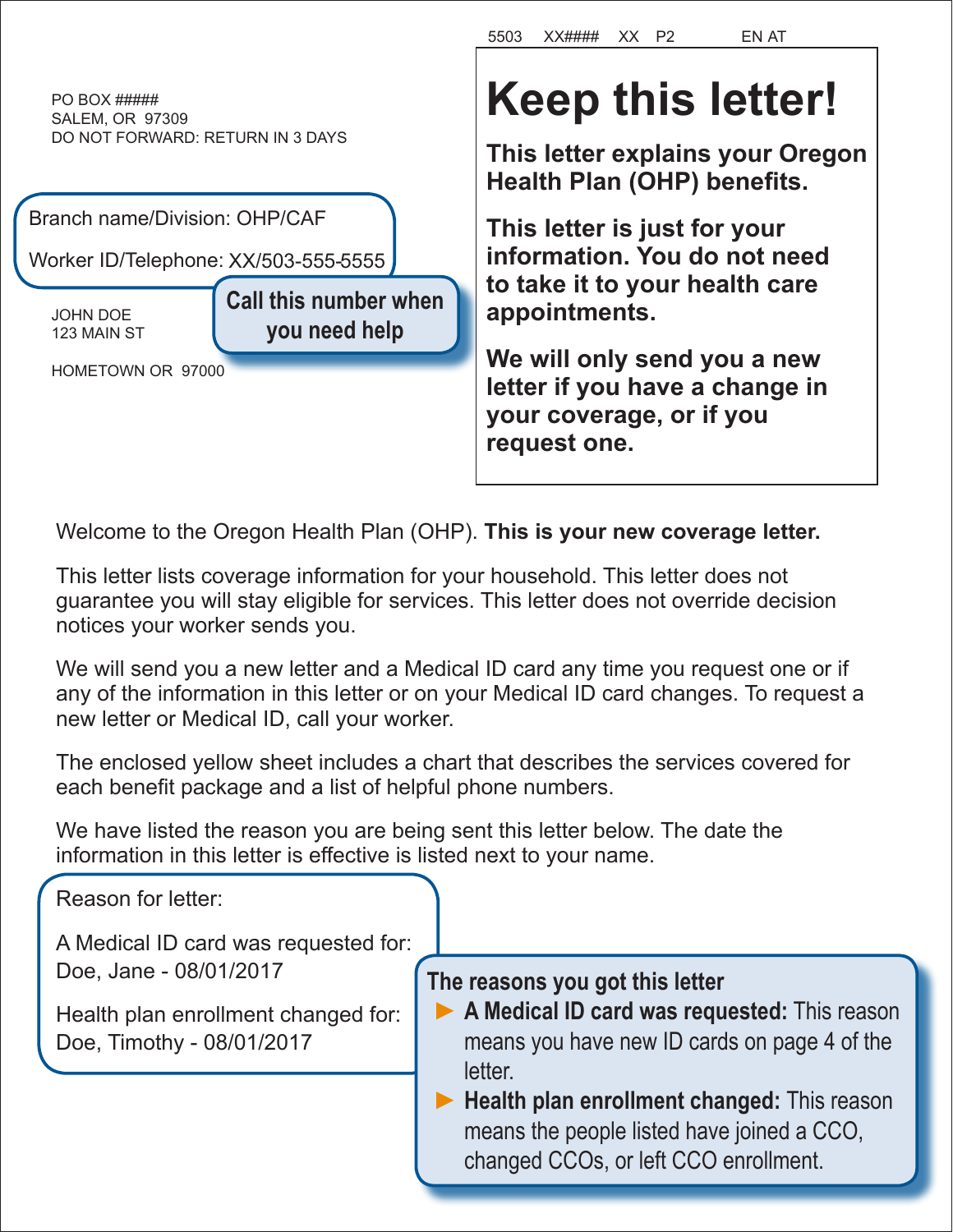The following chart lists coverage information for everyone who is eligible in your household. See the enclosed Benefit Package chart for information about what each benefit package covers. Letters in the Managed Care/TPR enrollments section refer to the plans listed on the Managed Care/TPR Enrollment page.

| <b>Name</b>        | <b>Date</b><br>of birth                                                       | <b>Client ID#</b>                                                     | Copays?   | <b>Benefit Package</b>                                           | <b>Managed Care/</b><br><b>TPR</b> enrollment |
|--------------------|-------------------------------------------------------------------------------|-----------------------------------------------------------------------|-----------|------------------------------------------------------------------|-----------------------------------------------|
| John Doe           | 01/01/1968                                                                    | <b>XX1234XX</b>                                                       | <b>No</b> | <b>OHP Plus</b>                                                  | A, B, C                                       |
| Jane Doe           | 02/01/1968                                                                    | <b>XX1235XX</b>                                                       | <b>No</b> | <b>OHP with Limited Drug</b>                                     | A, B, C, G, H, I                              |
| <b>Timothy Doe</b> | 03/01/2006                                                                    | <b>XX1236XX</b>                                                       | <b>No</b> | <b>OHP Plus</b>                                                  | B, C, D, F                                    |
| <b>Kathy Doe</b>   | 04/01/2007                                                                    | <b>XX1237XX</b>                                                       | <b>No</b> | <b>OHP Plus</b>                                                  | B, C, E, G, H                                 |
|                    |                                                                               |                                                                       |           |                                                                  |                                               |
|                    |                                                                               |                                                                       |           |                                                                  |                                               |
|                    |                                                                               |                                                                       |           |                                                                  |                                               |
|                    |                                                                               |                                                                       |           |                                                                  |                                               |
|                    |                                                                               |                                                                       |           |                                                                  |                                               |
|                    |                                                                               |                                                                       |           |                                                                  |                                               |
|                    |                                                                               |                                                                       |           |                                                                  |                                               |
|                    |                                                                               |                                                                       |           |                                                                  |                                               |
|                    |                                                                               |                                                                       |           |                                                                  |                                               |
|                    |                                                                               |                                                                       |           | Name, date of birth, ID number, and type of OHP for each person  |                                               |
|                    |                                                                               | in your household.                                                    |           |                                                                  |                                               |
|                    | $\blacktriangleright$                                                         | <b>Benefit Package tells you the type of OHP you have. The yellow</b> |           |                                                                  |                                               |
|                    | sheet mailed with your letter lists the services for each benefit<br>package. |                                                                       |           |                                                                  |                                               |
|                    |                                                                               |                                                                       |           |                                                                  |                                               |
|                    |                                                                               |                                                                       |           | <b>Managed Care/TPR enrollment tells you the plans each</b>      |                                               |
|                    |                                                                               |                                                                       |           | member has. The next page tells you what each letter means.      |                                               |
|                    | $\blacktriangleright$                                                         |                                                                       |           | If this information changes, please call 800-273-0557 (TTY 711). |                                               |
|                    |                                                                               | We will then send you a new coverage letter.                          |           |                                                                  |                                               |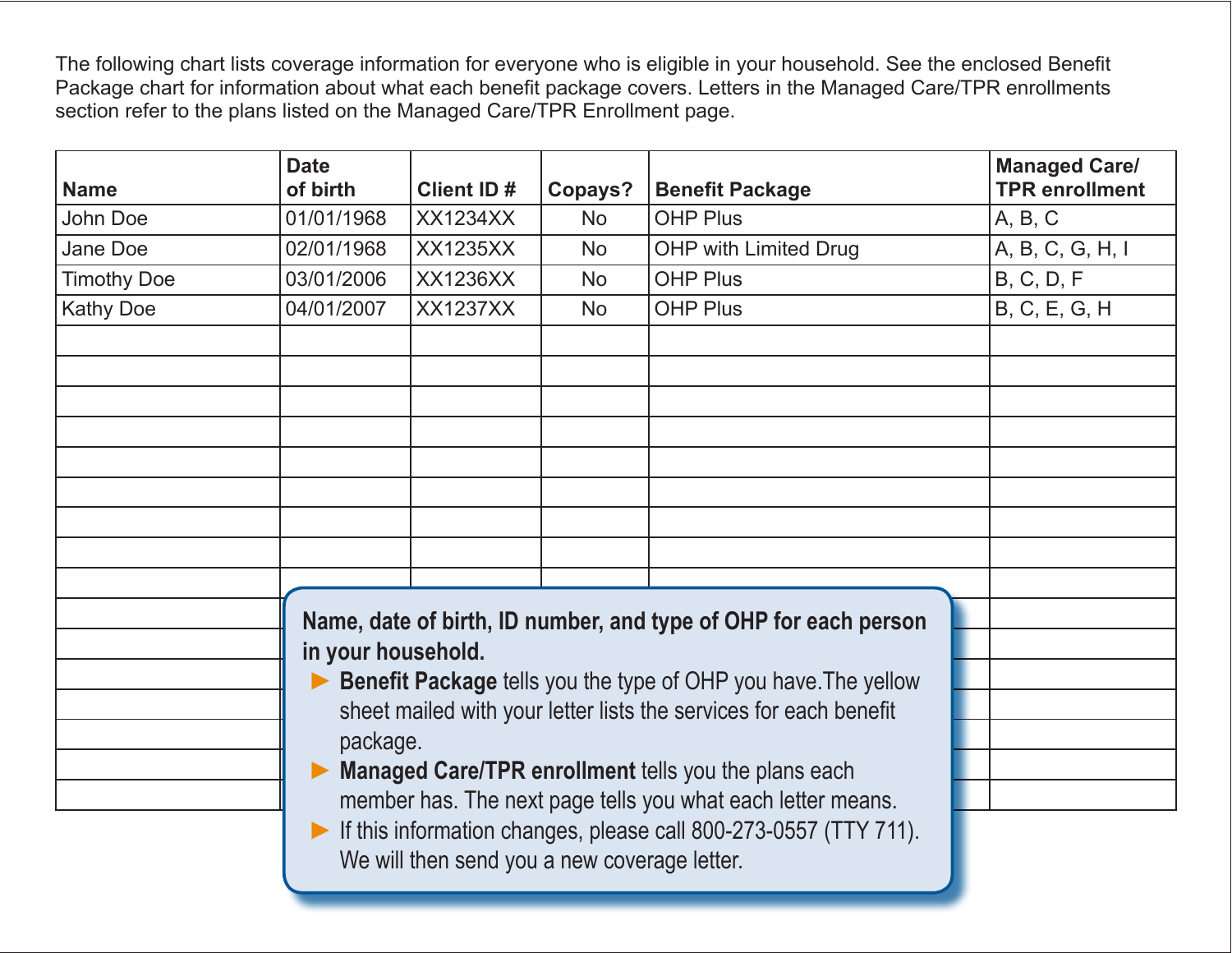#### **Managed Care/TPR enrollment**

| <b>Plan Information</b>                                                               | <b>Plan Information</b>                                                                                                                        | <b>Plan Information</b>                                                          |
|---------------------------------------------------------------------------------------|------------------------------------------------------------------------------------------------------------------------------------------------|----------------------------------------------------------------------------------|
| A CCOA - Mental, Physical and Den<br><b>CCO NAME</b><br>1-800-555-5555                | <b>B</b> ) DCO - Dental Care Organization<br><b>DENTAL PLAN NAME</b><br>1-866-555-5555                                                         | C MHO - Mental Health Organization<br>MENTAL HEALTH PLAN NAME<br>1-888-555-55555 |
| D MAJOR MEDICAL MATERNITY<br>PRIVATE INSURANCE NAME<br>1-800-555-1234<br>123456789012 | E PRESCRIPTION DRUGS - COST AVOI (F) Medicare Part A<br>PRIVATE INSURANCE NAME<br>1-800-555-1234<br>123456789012                               | <b>MEDICARE NW - PART A</b>                                                      |
| <b>G</b> Medicare Part B<br><b>MEDICARE-B/BC N DAKOTA</b>                             | H Medicare Part-D<br><b>MEDICARE PART D</b>                                                                                                    |                                                                                  |
| J                                                                                     | K<br><b>Plan information letters:</b>                                                                                                          |                                                                                  |
| M                                                                                     | For each letter listed on the prior page, look here<br>to find the plan name and phone number.<br>OHP health plans start with CCO, DCO or MHO. |                                                                                  |
| P                                                                                     | Call these plans to get help finding an OHP<br>provider.<br>If you have private health insurance or Medicare,                                  |                                                                                  |
| S                                                                                     | it should also be listed here. If it isn't, please<br>report it at www.ReportTPL.org.                                                          |                                                                                  |
| V                                                                                     | W                                                                                                                                              | X                                                                                |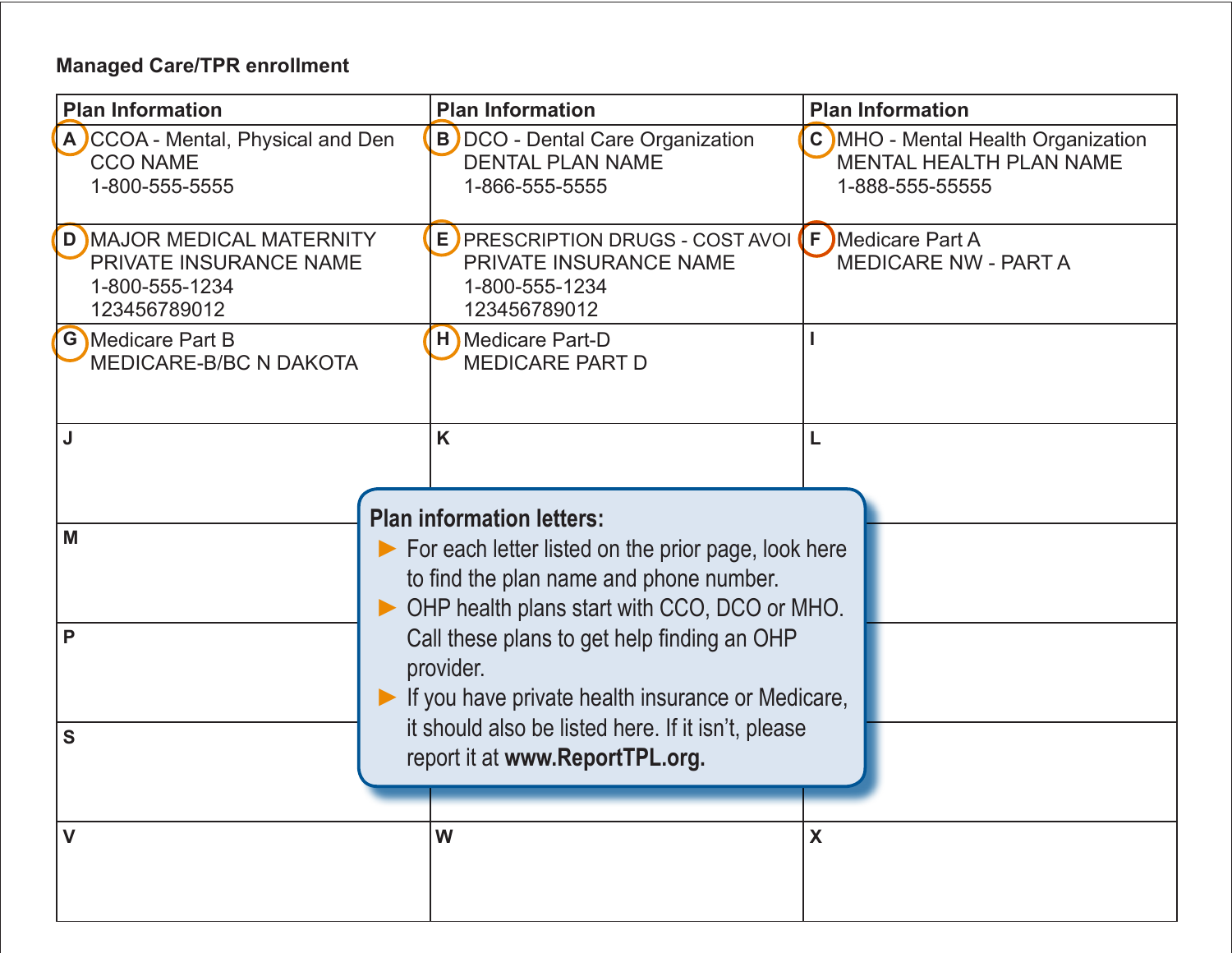|                                                     | <b>Oregon Health ID</b>                                                                                                                             |                                          | <b>Oregon Health ID</b>                                                | <b>Oregon Health ID</b>                                                                                                |
|-----------------------------------------------------|-----------------------------------------------------------------------------------------------------------------------------------------------------|------------------------------------------|------------------------------------------------------------------------|------------------------------------------------------------------------------------------------------------------------|
| Jane Doe<br>Client ID #:<br><b>XX1235XX</b>         |                                                                                                                                                     | ***VOID***<br>Client ID #:<br>***VOID*** |                                                                        | ***VOID***<br>Client ID #:<br>***VOID***                                                                               |
| Date card issued:<br>08/01/2017                     | $\textbf{MSE}\left[\underset{\text{Organ Department}}{\textbf{DHS}}\right] \times \textbf{E}\left[\underset{\text{Autiority}}{\textbf{DHS}}\right]$ | Date card issued:<br>***VOID***          | $\sum_{\text{Organ Department}}$<br>$H^{\text{Oregon}}$ lth            | Date card issued:<br>$\sum_{\text{Organ Department}}$<br>Health<br>***VOID***                                          |
|                                                     | <b>Oregon Health ID</b>                                                                                                                             |                                          | <b>Oregon Health ID</b>                                                | <b>Oregon Health ID</b>                                                                                                |
| ***VOID***                                          |                                                                                                                                                     | ***VOID***                               |                                                                        | ***VOID***                                                                                                             |
| Client ID #:<br>***VOID***                          |                                                                                                                                                     | Client ID#:<br>***VOID***                |                                                                        | Client ID #:<br>***VOID***                                                                                             |
| ***VOID***                                          | Date card issued: <b>)</b> DHS Heatment Health                                                                                                      | Date card issued:<br>***VOID***          | <b>YOHS</b><br>Health<br><b>Oregon Department</b>                      | Date card issued:<br><b>YDHS</b><br>$H$ $e$ alth<br>***VOID***<br><b>Oregon Department</b>                             |
|                                                     |                                                                                                                                                     |                                          |                                                                        |                                                                                                                        |
|                                                     | <b>Oregon Health ID</b>                                                                                                                             |                                          | <b>Oregon Health ID</b>                                                |                                                                                                                        |
| ***VOID***                                          |                                                                                                                                                     | ***VOID***                               |                                                                        |                                                                                                                        |
| Client ID #:<br>***VOID***                          |                                                                                                                                                     | Client ID#:<br>***VOID***                |                                                                        | <b>Medical ID cards:</b><br>All new members get an ID<br>card with their first coverage                                |
| Date card issued: YOHS<br>***VOID***                | Health<br><b>Oregon Department</b>                                                                                                                  | Date card issued: YOHS<br>***VOID***     | $ f$ $e$ $a$ <sub><math>t</math></sub> $h$<br><b>Oregon Department</b> | letter.<br>After that, you will get a new<br>card if your name or Client ID                                            |
|                                                     | <b>Oregon Health ID</b>                                                                                                                             |                                          | <b>Oregon Health ID</b>                                                | number changes.                                                                                                        |
| ***VOID***                                          |                                                                                                                                                     | ***VOID***                               |                                                                        | If new OHP members are                                                                                                 |
| Client ID#:<br>***VOID***<br>Date card issued: YOHS |                                                                                                                                                     | Client ID #:<br>***VOID***               |                                                                        | OHP 1417 (Rev. 2/16)<br>added to your case, you will<br>also get ID cards for them.<br>If you need a new ID card, call |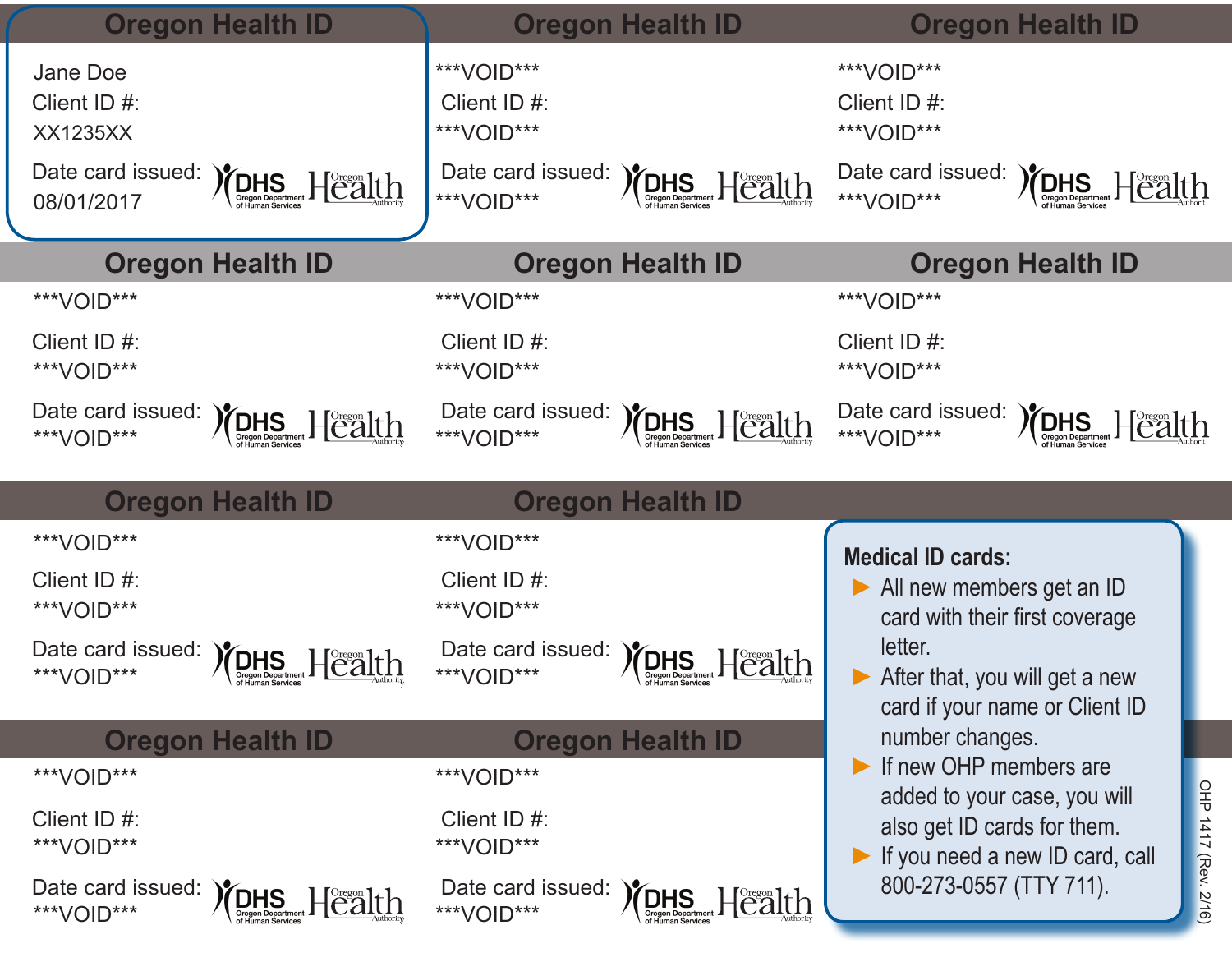| <b>Members – Visit OHP.Oregon.gov</b>           | <b>Members - Visit OHP.Oregon.gov</b>                                                                                                                                                  | <b>Members - Visit OHP.Oregon.gov</b>                                                                                                                                                  |
|-------------------------------------------------|----------------------------------------------------------------------------------------------------------------------------------------------------------------------------------------|----------------------------------------------------------------------------------------------------------------------------------------------------------------------------------------|
| to learn about your coverage and                | to learn about your coverage and                                                                                                                                                       | to learn about your coverage and                                                                                                                                                       |
| how to report income, address and               | how to report income, address and                                                                                                                                                      | how to report income, address and                                                                                                                                                      |
| other household changes online.                 | other household changes online.                                                                                                                                                        | other household changes online.                                                                                                                                                        |
| For questions, call 800-273-0557.               | For questions, call 800-273-0557.                                                                                                                                                      | For questions, call 800-273-0557.                                                                                                                                                      |
| <b>Providers - This card does not guarantee</b> | <b>Providers - This card does not guarantee</b>                                                                                                                                        | <b>Providers - This card does not guarantee</b>                                                                                                                                        |
| coverage. Verify coverage, enrollment and       | coverage. Verify coverage, enrollment and                                                                                                                                              | coverage. Verify coverage, enrollment and                                                                                                                                              |
| more at https://www.or-medicaid.gov.            | more at https://www.or-medicaid.gov.                                                                                                                                                   | more at https://www.or-medicaid.gov.                                                                                                                                                   |
| <b>Members – Visit OHP.Oregon.gov</b>           | <b>Members - Visit OHP.Oregon.gov</b>                                                                                                                                                  | <b>Members - Visit OHP.Oregon.gov</b>                                                                                                                                                  |
| to learn about your coverage and                | to learn about your coverage and                                                                                                                                                       | to learn about your coverage and                                                                                                                                                       |
| how to report income, address and               | how to report income, address and                                                                                                                                                      | how to report income, address and                                                                                                                                                      |
| other household changes online.                 | other household changes online.                                                                                                                                                        | other household changes online.                                                                                                                                                        |
| For questions, call 800-273-0557.               | For questions, call 800-273-0557.                                                                                                                                                      | For questions, call 800-273-0557.                                                                                                                                                      |
| <b>Providers - This card does not guarantee</b> | <b>Providers – This card does not guarantee</b>                                                                                                                                        | <b>Providers - This card does not guarantee</b>                                                                                                                                        |
| coverage. Verify coverage, enrollment and       | coverage. Verify coverage, enrollment and                                                                                                                                              | coverage. Verify coverage, enrollment and                                                                                                                                              |
| more at https://www.or-medicaid.gov.            | more at https://www.or-medicaid.gov.                                                                                                                                                   | more at https://www.or-medicaid.gov.                                                                                                                                                   |
|                                                 |                                                                                                                                                                                        |                                                                                                                                                                                        |
|                                                 | <b>Members - Visit OHP.Oregon.gov</b><br>to learn about your coverage and<br>how to report income, address and<br>other household changes online.<br>For questions, call 800-273-0557. | <b>Members - Visit OHP.Oregon.gov</b><br>to learn about your coverage and<br>how to report income, address and<br>other household changes online.<br>For questions, call 800-273-0557. |
|                                                 | <b>Providers - This card does not guarantee</b><br>coverage. Verify coverage, enrollment and<br>more at https://www.or-medicaid.gov.                                                   | <b>Providers - This card does not guarantee</b><br>coverage. Verify coverage, enrollment and<br>more at https://www.or-medicaid.gov.                                                   |
|                                                 | <b>Members - Visit OHP.Oregon.gov</b><br>to learn about your coverage and<br>how to report income, address and<br>other household changes online.<br>For questions, call 800-273-0557. | <b>Members - Visit OHP.Oregon.gov</b><br>to learn about your coverage and<br>how to report income, address and<br>other household changes online.<br>For questions, call 800-273-0557. |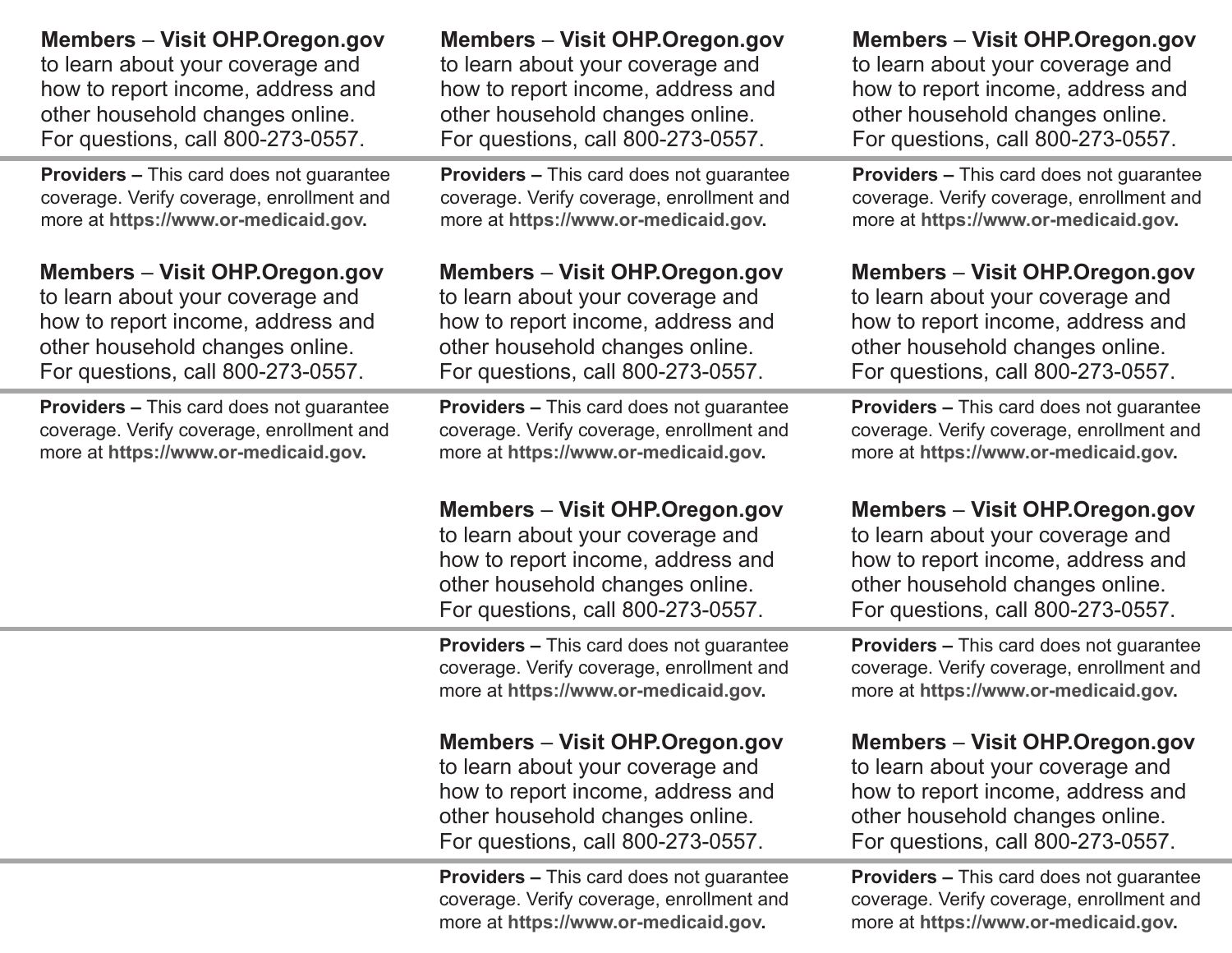

# **HOW TO KEEP YOUR BENEFITS ABOUT YOUR COVERAGE LETTER**

- ▶ What your letter means .......... 1
- Your benefits .......................... 2
	- ▶ Using your benefits ................. 3
- $\blacktriangleright$  How to keep your benefits ..... 4
- ▶ Who to call for help .................. 4

To learn more, read the *OHP Handbook* at **OHP.Oregon.gov**, or call OHP Client Services at 800-273-0557 to get a copy.

## **WHAT YOUR LETTER MEANS**

**Page 1** will be the same each time, except for the bottom of the page. The "Reason for letter" section tells you what changed.

We have listed the reason you are being sent this letter below. The date the information is effective is listed next to your name.

Reason for letter:

Health plan enrollment changed for: Doe, Jane - 08/01/2017

**Page 2** lists everyone in your household and their:

- ▶ Benefit package: Covered benefits
- Managed Care/TPR enrollment: This column lists, as a letter:
	- **Managed care: The plans that cover** benefits for OHP members
	- **TPR: Other health coverage, such as private health insurance**

**Page 3** tells you about each letter listed on page 2, with plan names and phone numbers.

If you have OHP benefits, these codes tell you what types of care your plan(s) cover:

- ▶ CCOA: Medical, dental and mental health
- **CCOB:** Medical and mental health
- **CCOE:** Mental health
- **CCOG:** Dental and mental health
- **DCO:** Dental
- **MHO:** Mental health

If these codes are not listed, then the Orego Health Authority (OHA) covers your care.

| <b>Name</b> | <b>Benefit</b><br>Package | <b>Managed Care/</b><br><b>TPR</b> enrollment |
|-------------|---------------------------|-----------------------------------------------|
| John Doe    | <b>OHP Plus</b>           | A. B                                          |
| Jane Doe    | <b>OHP Plus</b>           | A, B, C                                       |

| <b>Managed Care/TPR enrollment</b> |  |
|------------------------------------|--|
|------------------------------------|--|

| <b>Plan Information</b> | <b>Plan Information</b>    |
|-------------------------|----------------------------|
| <b>A</b> CCOB - Mental  | <b>B</b> DCO - Dental Care |
| <b>CCO NAME</b>         | <b>DENTAL PLAN NAME</b>    |
| 1-800-555-5555          | 1-866-555-5555             |
|                         |                            |
| <b>D</b> MAJOR MEDICAL  |                            |
| <b>PLAN NAME</b>        |                            |
| 1-800-555-1234          |                            |
| <b>YOUR ID NUMBER</b>   |                            |

### **Yellow Sheet (OHP 1418):**

- **►**This 4-page insert is mailed with each coverage letter
- **►**It explains the coverage letter, covered benefits, how to get started using your benefits, and more.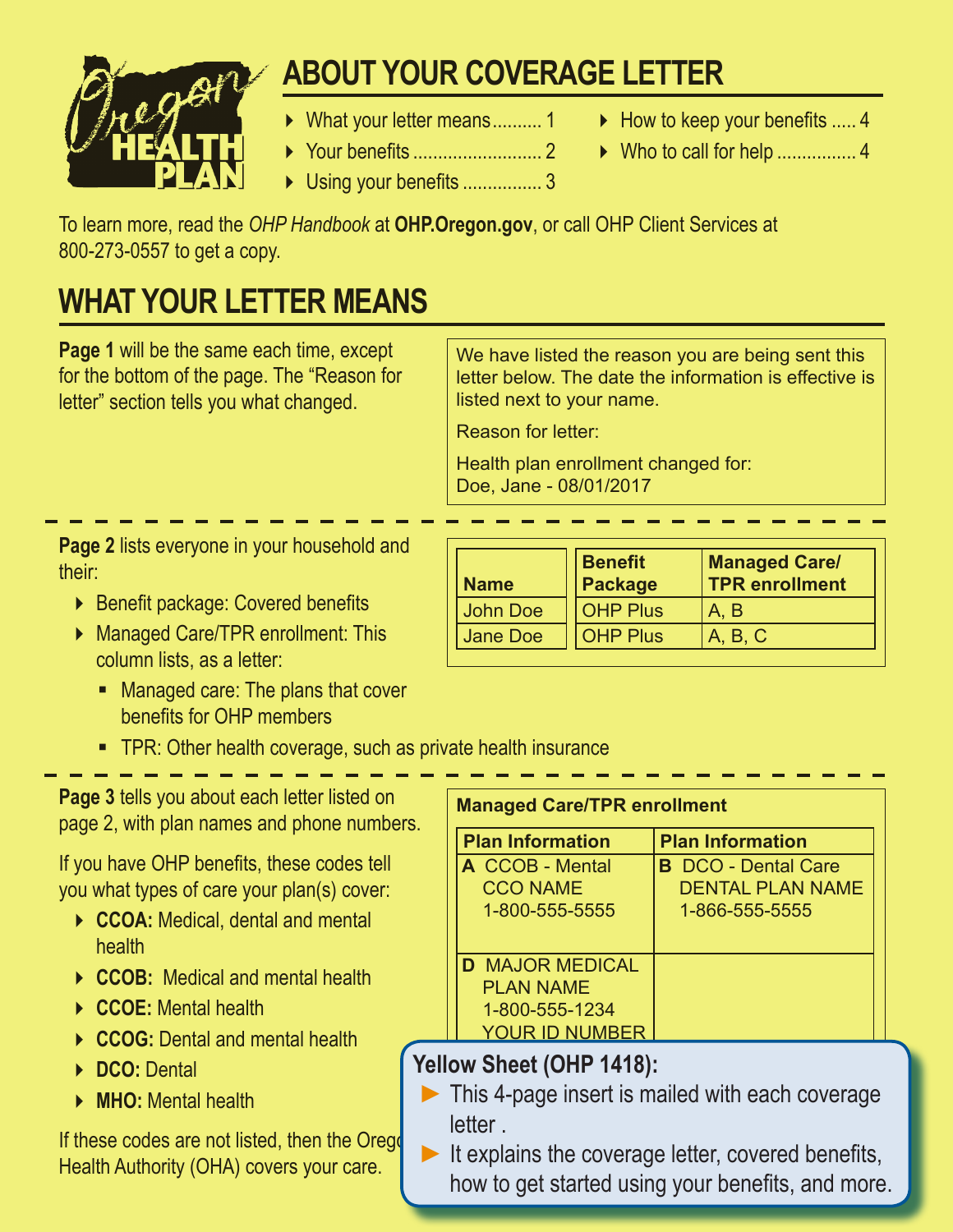# **LEARN ABOUT YOUR BENEFITS**

Check with your provider or coordinated care organization (CCO) to see if a specific service is or is not covered. A complete list of covered services is available in the *OHP Handbook*.

#### **Oregon Health Plan (OHP) benefits: OHP Plus, OHP with Limited Drug and CAWEM Plus**

OHP covers these services only when provided by enrolled OHP and CCO providers:

- **Physical health:** Doctor visits, preventive services to help you stay healthy, tests to find out about your health, treatment for most major diseases, emergency ambulance and 24-hour emergency care, family planning services, and pregnancy and newborn care.
- **Behavioral health:** Mental health and counseling, and help with addiction to tobacco, alcohol and drugs. (You do not need a referral from your primary care provider for these services.)
- **Dental health:** Cleanings and preventive treatments, dental check-ups and x-rays, fillings, tooth removal, 24-hour emergency care.
- **Prescriptions:** OHP with Limited Drug only includes drugs not covered by Medicare Part D.
- **Eye care:** Medical care; glasses to treat a qualifying medical condition such as aphakia or keratoconus, or after cataract surgery.
- **Vision care:** Exams and glasses (**only** for pregnant women and children under age 21).
- **Other needs:** OHP can pay for hearing aids, medical equipment, home health care, skilled therapy, hospital care, and rides to health care appointments.

**What's not covered:** OHP does not cover treatment for all health conditions. Some things OHP does not pay for are:

- **F** Treatment for conditions that get better on their own
- ▶ Cosmetic surgeries or treatments that are for appearance only
- $\triangleright$  Treatments that do not usually work
- $\triangleright$  Services to help you get pregnant
- ▶ Weight loss programs

#### **Other benefit packages:**

#### **If you want a service that OHP does not cover:**

- **Look for other ways to get the service.** Get a second opinion; ask your provider and your CCO about your choices.
- $\triangleright$  If you still want the service, you and your provider must complete an "Agreement to Pay" form before you get the service. This means you agree to pay for the service yourself.
- ▶ CAWEM Emergency medical, dental and transport services; labor and delivery. CAWEM covers these services only when provided by enrolled OHP (Oregon Medicaid) providers.
- ▶ Qualified Medicare Beneficiary (QMB) If your coverage letter shows only the QMB benefit, this means that your Medicare providers can bill OHA for Medicare premiums and copayments (except for Medicare Part D) and deductibles.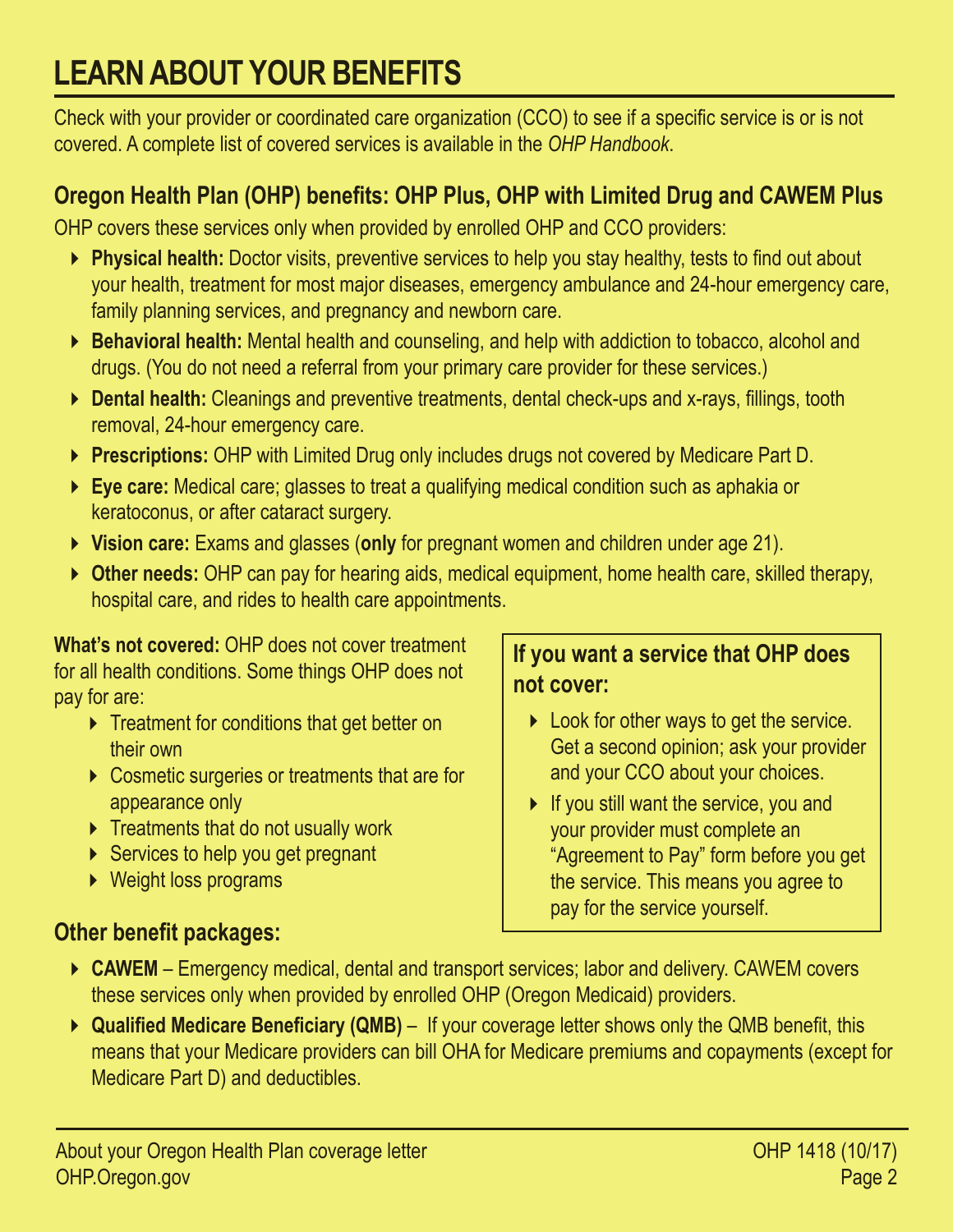# **NEW TO OHP? START USING YOUR OHP BENEFITS**

The Oregon Health Plan (OHP) pays for health care for low-income Oregonians. To make sure you get the care you need when you need it, here are some things you can do.

#### **Most OHP members are enrolled in a coordinated care organization (CCO).**

CCOs are groups of providers and plans for OHP members. A CCO takes care of all your OHP medical, dental and mental health care.

Most counties only have one CCO.

- **New OHP members** will get enrolled in a CCO about two or three weeks after they get their first coverage letter. They will get a new coverage letter once they are in a CCO.
- ▶ Once enrolled in a CCO, you will get a new member packet from your CCO. It tells you about your primary care provider, your CCO and health benefits.

After that, if there is another CCO in your area that you would rather be in, you need to call OHP Client Services at 800-273-0557 within 30 to 90 days.

### **If you have OHP Plus benefits, you are required to be in a CCO unless:**

- ▶ You are American Indian or Alaska Native. You can still get care through Indian Health Services or a tribal health center as a CCO member. Call us if you want to enroll in a CCO.
- ▶ You get care from a provider not in your CCO, and changing providers would negatively affect your health.
- ▶ You are in your last 3 months of pregnancy and want to stay with your current provider.

### **Pick your provider**

If you are in a CCO:

- ▶ You can contact your CCO and choose a different primary care provider.
- ▶ You can also choose a dentist and a mental health care provider if you like.

If OHA covers your care:

- ▶ You can see any doctors or other health providers who accept OHP coverage.
- If you need help finding a provider who accepts OHP, please call OHP's 24/7 Nurse Advice Line at 800-562-4620.

### **Get to know your providers before you get sick**

Once you know who your providers are, make appointments with them for your first check-up.

- ▶ That way, they know about you and your health care needs.
- ▶ Then if you do get sick, your providers will know more and your care will be better.

Before you see your provider:

- ▶ Write down any questions you have.
- $\triangleright$  Be ready to tell them about your family's health history and any medications you take.

This will help you and your doctor form a relationship and talk about your health care needs.